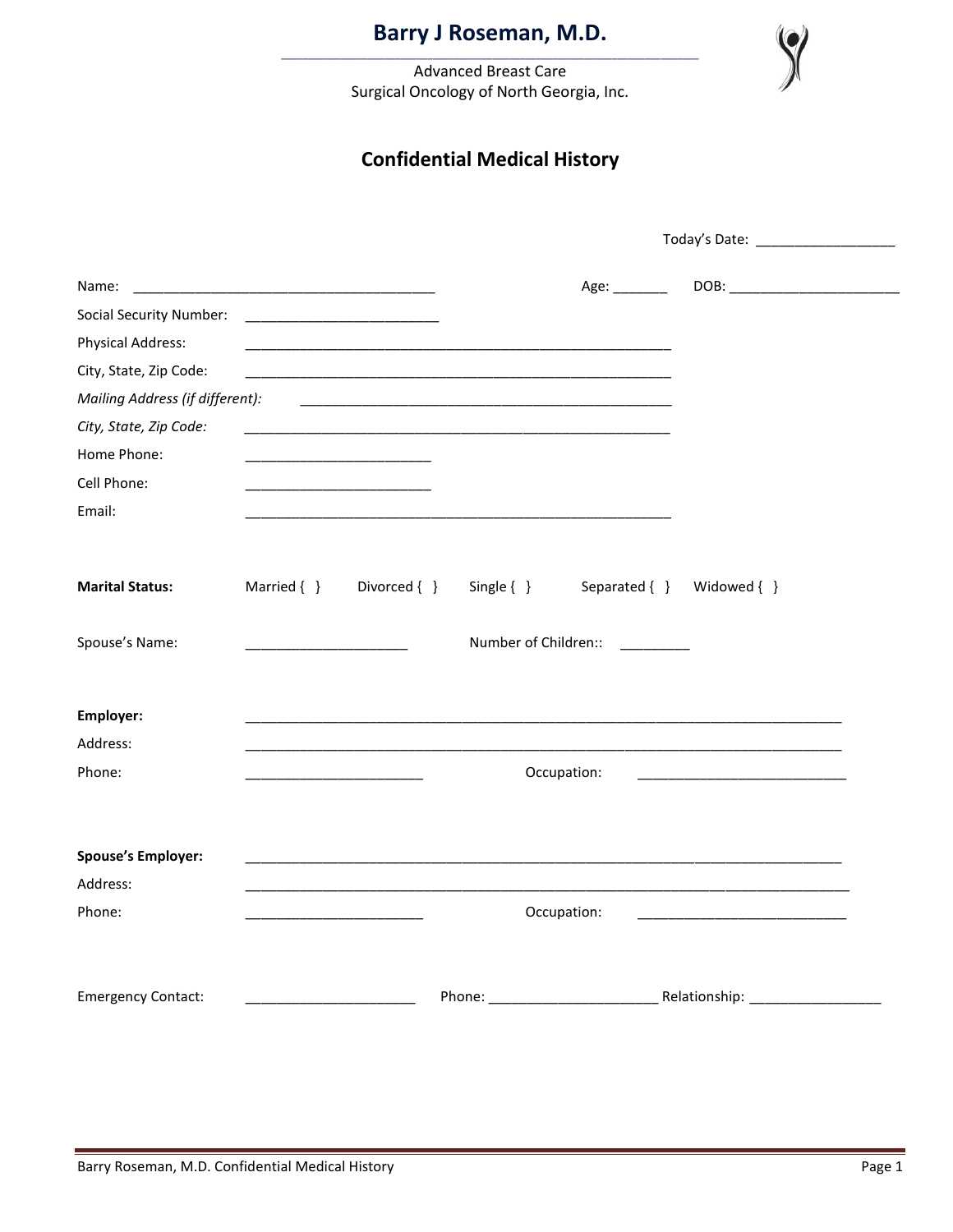\_\_\_\_\_\_\_\_\_\_\_\_\_\_\_\_\_\_\_\_\_\_\_\_\_\_\_\_\_\_\_\_\_\_\_\_\_\_\_\_\_\_\_\_\_\_\_\_\_\_\_\_\_\_\_\_\_\_\_\_\_\_\_\_\_\_\_\_\_\_\_\_\_\_\_\_

Advanced Breast Care Surgical Oncology of North Georgia, Inc.

| <b>Medical Insurance Information</b>                    |                                      |
|---------------------------------------------------------|--------------------------------------|
|                                                         |                                      |
|                                                         |                                      |
| Policy Holder DOB: _______/____________/_______________ |                                      |
|                                                         |                                      |
|                                                         |                                      |
|                                                         |                                      |
|                                                         |                                      |
|                                                         |                                      |
|                                                         |                                      |
|                                                         |                                      |
|                                                         |                                      |
|                                                         |                                      |
|                                                         | (Internal Use: Updated in eClinical) |
|                                                         |                                      |
|                                                         |                                      |
| Other Physicians you see:                               |                                      |
|                                                         |                                      |
|                                                         |                                      |
|                                                         |                                      |
|                                                         |                                      |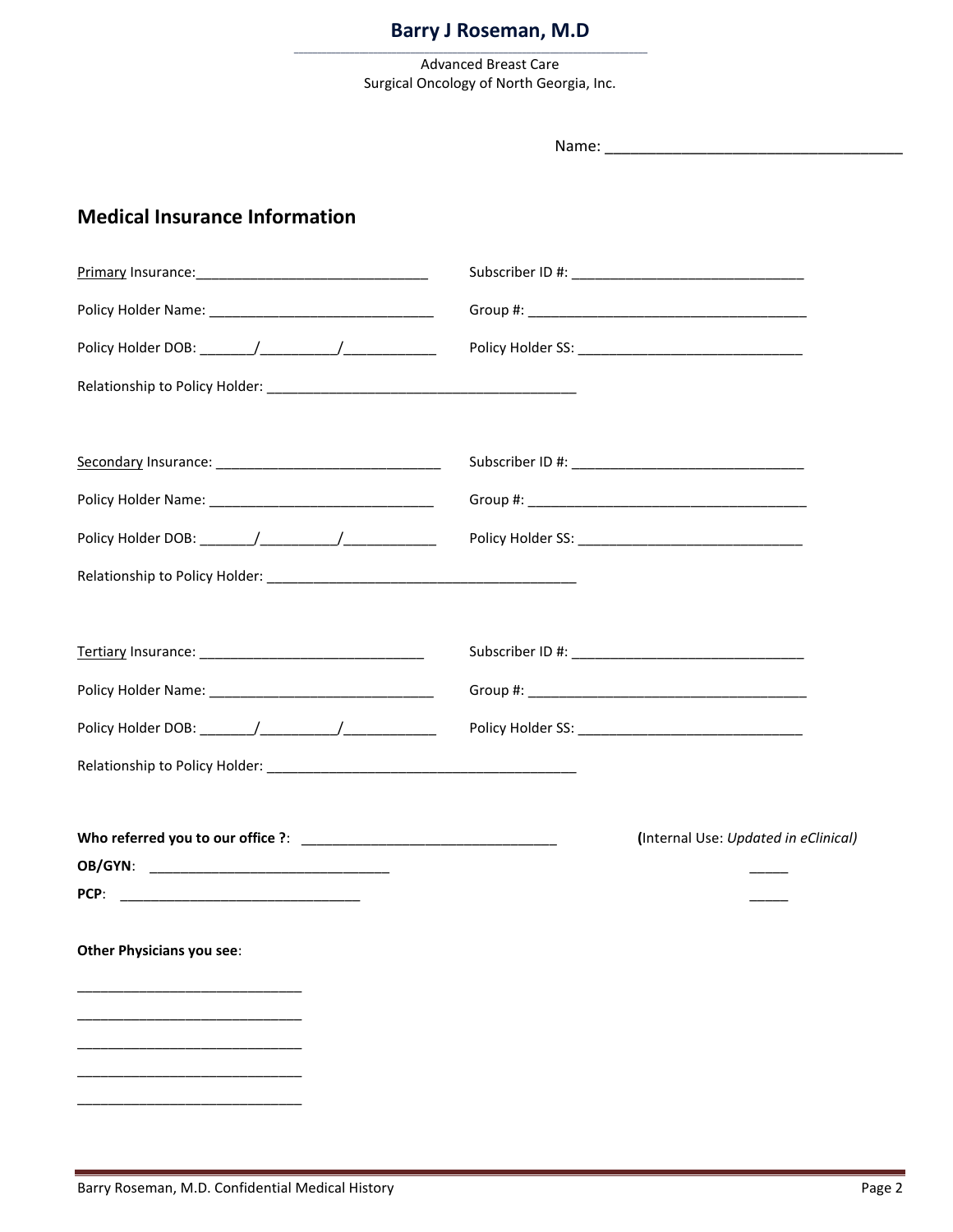| <b>Advanced Breast Care</b>              |  |
|------------------------------------------|--|
| Surgical Oncology of North Georgia, Inc. |  |

\_\_\_\_\_\_\_\_\_\_\_\_\_\_\_\_\_\_\_\_\_\_\_\_\_\_\_\_\_\_\_\_\_\_\_\_\_\_\_\_\_\_\_\_\_\_\_\_\_\_\_\_\_\_\_\_\_\_\_\_\_\_\_\_\_\_\_\_\_\_\_\_\_\_\_\_

| Please briefly describe the reason for your visit today with Dr. Roseman:<br>List Current Medications: (Include Medications, Vitamins, Herbs, and Supplements)<br>Name of Med<br>How Often<br>Dose<br>Reason for Taking<br>,我们也不会有什么。""我们的人,我们也不会有什么?""我们的人,我们也不会有什么?""我们的人,我们也不会有什么?""我们的人,我们也不会有什么?""我们的人<br>,我们也不会有什么。""我们的人,我们也不会有什么?""我们的人,我们也不会有什么?""我们的人,我们也不会有什么?""我们的人,我们也不会有什么?""我们的人<br>,我们也不会有什么。""我们的人,我们也不会有什么?""我们的人,我们也不会有什么?""我们的人,我们也不会有什么?""我们的人,我们也不会有什么?""我们的人<br><u> 1989 - Andrea Santa Andrea Santa Andrea Santa Andrea Santa Andrea Santa Andrea Santa Andrea Santa Andrea San</u><br>,我们也不会有什么?""我们的人,我们也不会有什么?""我们的人,我们也不会有什么?""我们的人,我们也不会有什么?""我们的人,我们也不会有什么?""我们的人<br><b>Drug, Environmental Allergies</b><br>Allergic to:<br><b>Example 2018</b> Reaction:<br>Allergic to:<br>Reaction:<br>Allergic to:<br>Reaction:<br><u> 1980 - Jan Barbara Barbara, mandat bashkar a shekara ta 1980 - Shekara ta 1980 - Shekara ta 1980 - Shekara t</u> |                |           |  |
|----------------------------------------------------------------------------------------------------------------------------------------------------------------------------------------------------------------------------------------------------------------------------------------------------------------------------------------------------------------------------------------------------------------------------------------------------------------------------------------------------------------------------------------------------------------------------------------------------------------------------------------------------------------------------------------------------------------------------------------------------------------------------------------------------------------------------------------------------------------------------------------------------------------------------------------------------------------------------|----------------|-----------|--|
|                                                                                                                                                                                                                                                                                                                                                                                                                                                                                                                                                                                                                                                                                                                                                                                                                                                                                                                                                                            |                |           |  |
|                                                                                                                                                                                                                                                                                                                                                                                                                                                                                                                                                                                                                                                                                                                                                                                                                                                                                                                                                                            |                |           |  |
|                                                                                                                                                                                                                                                                                                                                                                                                                                                                                                                                                                                                                                                                                                                                                                                                                                                                                                                                                                            |                |           |  |
|                                                                                                                                                                                                                                                                                                                                                                                                                                                                                                                                                                                                                                                                                                                                                                                                                                                                                                                                                                            |                |           |  |
|                                                                                                                                                                                                                                                                                                                                                                                                                                                                                                                                                                                                                                                                                                                                                                                                                                                                                                                                                                            |                |           |  |
|                                                                                                                                                                                                                                                                                                                                                                                                                                                                                                                                                                                                                                                                                                                                                                                                                                                                                                                                                                            |                |           |  |
|                                                                                                                                                                                                                                                                                                                                                                                                                                                                                                                                                                                                                                                                                                                                                                                                                                                                                                                                                                            |                |           |  |
|                                                                                                                                                                                                                                                                                                                                                                                                                                                                                                                                                                                                                                                                                                                                                                                                                                                                                                                                                                            |                |           |  |
|                                                                                                                                                                                                                                                                                                                                                                                                                                                                                                                                                                                                                                                                                                                                                                                                                                                                                                                                                                            |                |           |  |
|                                                                                                                                                                                                                                                                                                                                                                                                                                                                                                                                                                                                                                                                                                                                                                                                                                                                                                                                                                            |                |           |  |
|                                                                                                                                                                                                                                                                                                                                                                                                                                                                                                                                                                                                                                                                                                                                                                                                                                                                                                                                                                            |                |           |  |
|                                                                                                                                                                                                                                                                                                                                                                                                                                                                                                                                                                                                                                                                                                                                                                                                                                                                                                                                                                            | Allergic to: : | Reaction: |  |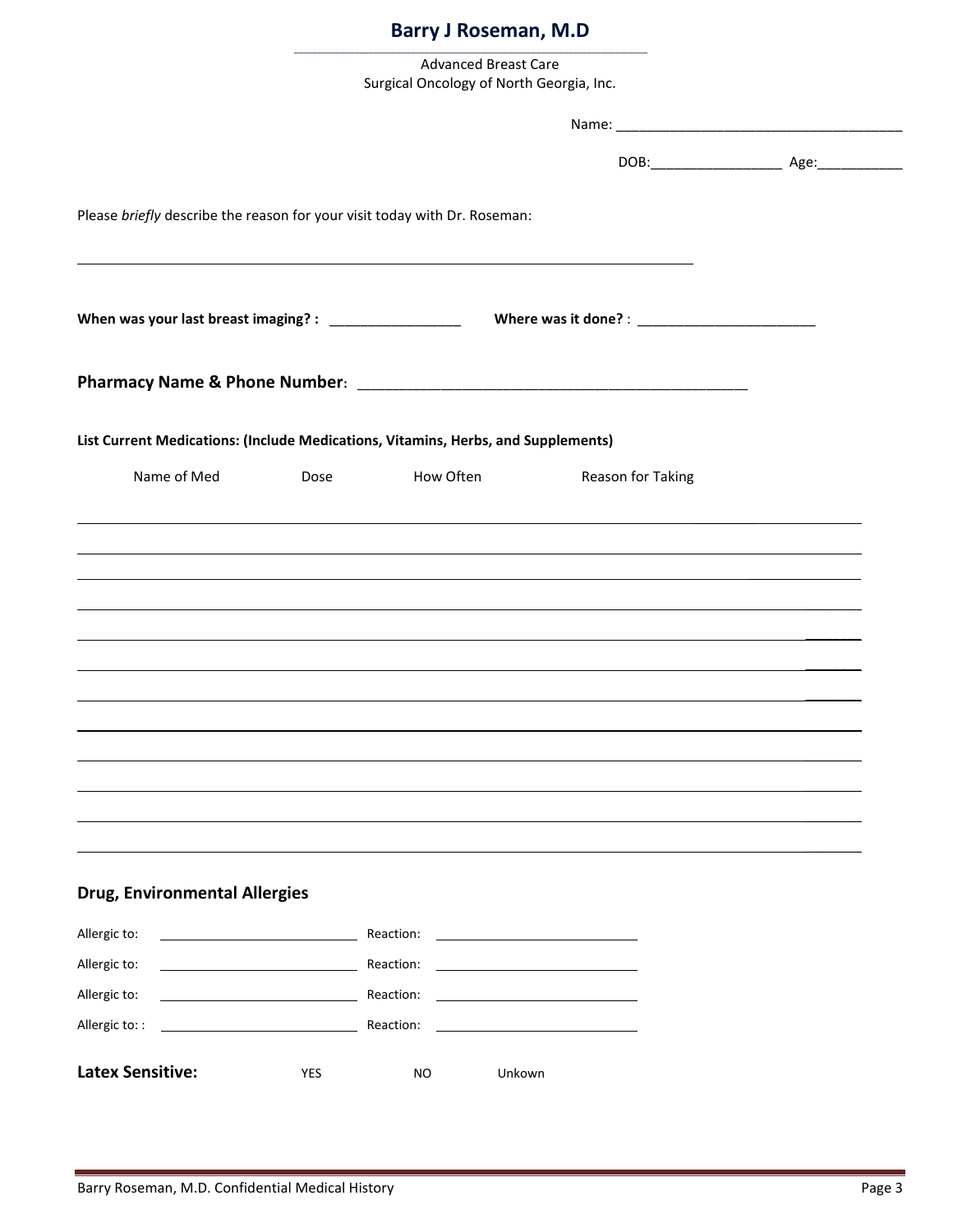\_\_\_\_\_\_\_\_\_\_\_\_\_\_\_\_\_\_\_\_\_\_\_\_\_\_\_\_\_\_\_\_\_\_\_\_\_\_\_\_\_\_\_\_\_\_\_\_\_\_\_\_\_\_\_\_\_\_\_\_\_\_\_\_\_\_\_\_\_\_\_\_\_\_\_\_

Advanced Breast Care Surgical Oncology of North Georgia, Inc.

|                             | <b>Family History of Cancer?</b>           |                                                                                                |  |
|-----------------------------|--------------------------------------------|------------------------------------------------------------------------------------------------|--|
|                             | Close Relatives with Breast Cancer? Y / N  |                                                                                                |  |
| Mother? <b>Mother</b>       | If yes, what age of diagnosis? _____       |                                                                                                |  |
|                             | Sister ? If yes, what age of diagnosis?    |                                                                                                |  |
|                             | <b>Other Relatives with Breast Cancer?</b> |                                                                                                |  |
|                             |                                            | Maternal Aunt ______ Paternal Aunt ______ Maternal GM ______ Paternal GM _____ Cousin(s) _____ |  |
|                             | age of diagnosis? _____                    |                                                                                                |  |
|                             | Mother with Ovarian Cancer? $Y / N$        | If yes, what age of diagnosis?                                                                 |  |
|                             | Sister with Breast Cancer? Y / N           | If yes, what age of diagnosis? _____                                                           |  |
|                             | Sister with Ovarian Cancer? $Y / N$        | If yes, what age of diagnosis?                                                                 |  |
| Other History of Cancer:    |                                            | Father Mother Brother Sister<br>Other                                                          |  |
|                             |                                            | High Blood Pressure/Heart Problems: Father Mother Brother Sister<br>Other                      |  |
| Diabetes:                   |                                            | Father Mother Brother Sister<br>Other                                                          |  |
| <b>Social History</b>       |                                            |                                                                                                |  |
|                             |                                            | Daily Caffeine intake: (coffee, tea, soda, chocolate, and energy drinks):                      |  |
| <b>Currently Smoke: Y/N</b> |                                            |                                                                                                |  |
|                             |                                            |                                                                                                |  |
|                             | Have you ever smoked in the past?          | Y/N                                                                                            |  |
|                             |                                            | If so, how much did you smoke and when did you quit? ___________________________               |  |
|                             | Other forms of Tobacco: Y/N                |                                                                                                |  |
|                             | Alcohol Consumption: Y/N                   |                                                                                                |  |
|                             |                                            | Frequency: __________________Amount per setting: ________________________________              |  |
|                             |                                            | (1 drink = 12oz beer, 4oz wine, 1.5oz liquor)                                                  |  |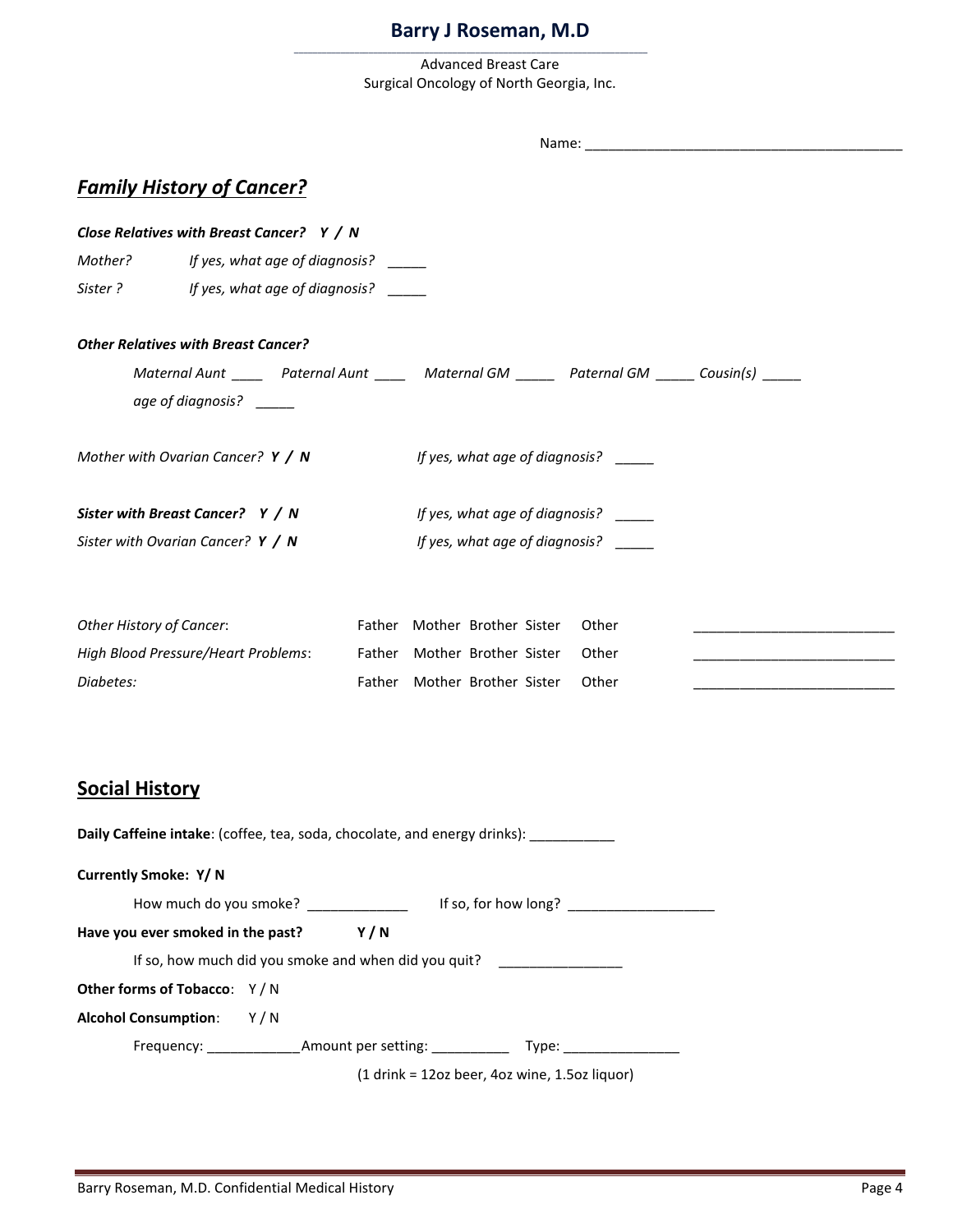\_\_\_\_\_\_\_\_\_\_\_\_\_\_\_\_\_\_\_\_\_\_\_\_\_\_\_\_\_\_\_\_\_\_\_\_\_\_\_\_\_\_\_\_\_\_\_\_\_\_\_\_\_\_\_\_\_\_\_\_\_\_\_\_\_\_\_\_\_\_\_\_\_\_\_\_

Advanced Breast Care Surgical Oncology of North Georgia, Inc.

# **Past Medical History**

Name: \_\_\_\_\_\_\_\_\_\_\_\_\_\_\_\_\_\_\_\_\_\_\_\_\_\_\_\_\_\_\_\_\_\_\_\_\_\_\_\_\_

### **Have you ever had any of the following medical problems in the past?**

| Υ | N |                                 | Υ | N                                        | Υ | N |                                       |
|---|---|---------------------------------|---|------------------------------------------|---|---|---------------------------------------|
|   |   | Abnormal Bleeding or Hemophilia |   | Diabetes - Insulin Dependent             |   |   | Lung Disease                          |
|   |   | AIDS/HIV Positive               |   | Diabetes - Oral Medication               |   |   | Mitral valve prolapse                 |
|   |   | Alcohol or Drug Abuse           |   | Difficulty Breathing/Shortness of Breath |   |   | Osteoporosis or Osteopenia            |
|   |   | Allergies or Hay Fever          |   | Emphysema                                |   |   | Pace Maker                            |
|   |   | Anemia                          |   | Epilepsy/Seizures                        |   |   | Prosthetic Joint Replacement          |
|   |   | Angina Pectoris                 |   | <b>Fever Blisters</b>                    |   |   | Psychiatric Problems/Nervous Disorder |
|   |   | Anorexia or Bulimia             |   | Frequent Headaches                       |   |   | Rheumatic fever                       |
|   |   | Arthritis                       |   | Heart Ailments/ Heart Murmur             |   |   | Sickle Cell Anemia                    |
|   |   | <b>Artificial Heart Valve</b>   |   | <b>Heart Surgery</b>                     |   |   | Stomach/Gastrointestinal Disorders    |
|   |   | Asthma                          |   | Hepatitis, liver disease (A/B/C)         |   |   | Stroke                                |
|   |   | <b>Bacterial Endocarditis</b>   |   | High blood pressure                      |   |   | Thyroid or Parathyroid disease        |
|   |   | <b>Blood Disorders</b>          |   | Kidney Problems/Disease/Dialysis         |   |   | Tuberculosis                          |
|   |   | <b>Blood Transfusion</b>        |   | Latex Allergy                            |   |   | <b>Cosmetic Surgery</b>               |
|   |   | Colitis                         |   | Cosmetic Surgery                         |   |   | Venereal disease                      |
|   |   | Congenital Heart Defect         |   |                                          |   |   | Excess Tanning or Use of Tanning Bed  |
| Υ | Ν |                                 |   |                                          |   |   |                                       |
|   |   | <b>History of Cancer</b>        |   |                                          |   |   |                                       |
|   |   | Chemotherapy                    |   |                                          |   |   |                                       |
|   |   | <b>Radiation treatment</b>      |   |                                          |   |   |                                       |
|   |   |                                 |   |                                          |   |   |                                       |
|   |   |                                 |   |                                          |   |   |                                       |
|   |   |                                 |   |                                          |   |   |                                       |
|   |   |                                 |   |                                          |   |   |                                       |
|   |   |                                 |   |                                          |   |   |                                       |
|   |   | MD who treated you              |   |                                          |   |   |                                       |
|   |   |                                 |   |                                          |   |   |                                       |
|   |   |                                 |   |                                          |   |   |                                       |
|   |   | Hospitalizations:               |   |                                          |   |   |                                       |
|   |   |                                 |   |                                          |   |   |                                       |
|   |   |                                 |   |                                          |   |   |                                       |
|   |   |                                 |   |                                          |   |   |                                       |
|   |   |                                 |   |                                          |   |   |                                       |
|   |   | Major Surgery:                  |   |                                          |   |   |                                       |
|   |   |                                 |   |                                          |   |   |                                       |
|   |   |                                 |   |                                          |   |   |                                       |
|   |   |                                 |   |                                          |   |   |                                       |
|   |   |                                 |   |                                          |   |   |                                       |
|   |   |                                 |   |                                          |   |   |                                       |
|   |   |                                 |   |                                          |   |   |                                       |
|   |   |                                 |   |                                          |   |   |                                       |
|   |   |                                 |   |                                          |   |   |                                       |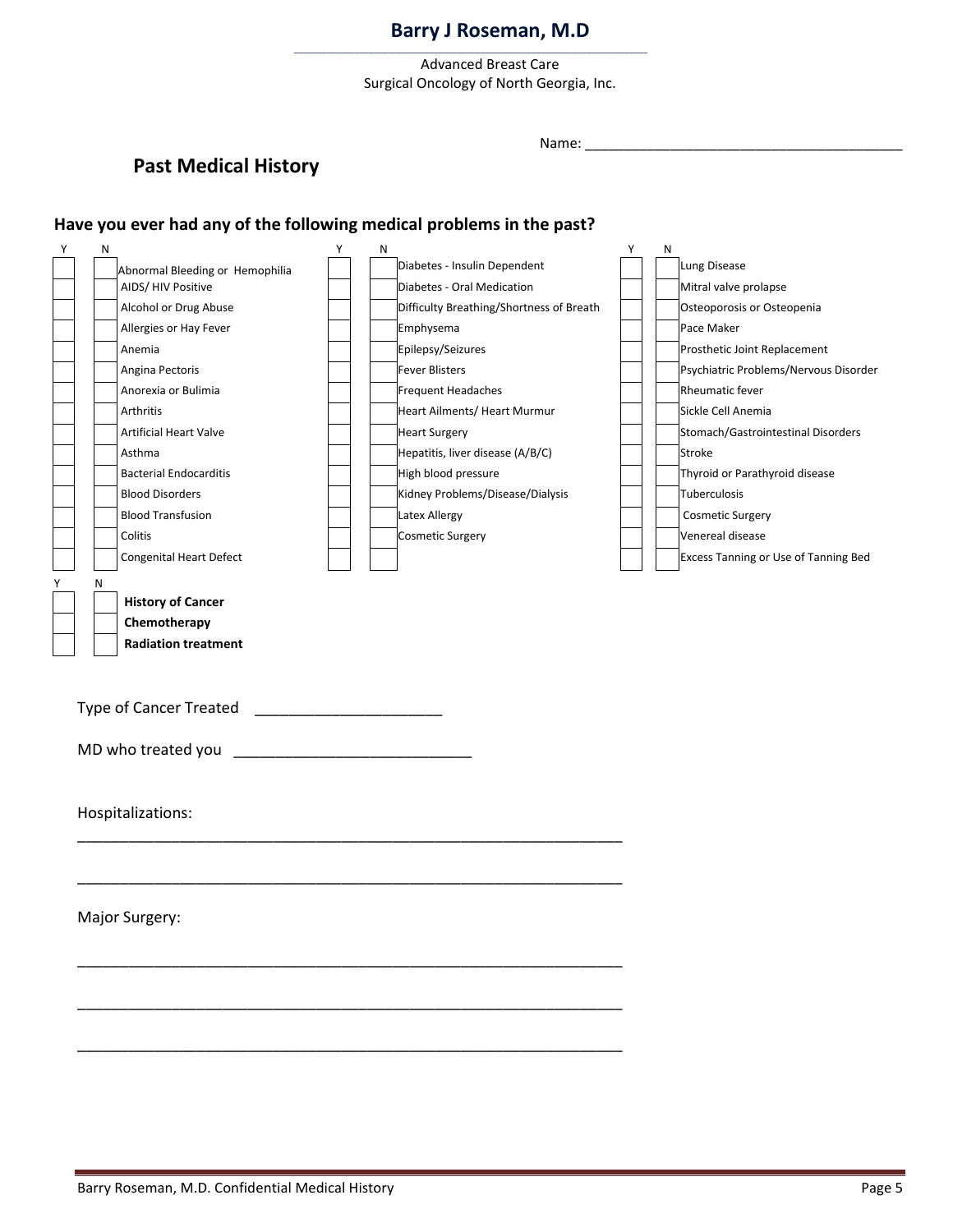Advanced Breast Care Surgical Oncology of North Georgia, Inc.

\_\_\_\_\_\_\_\_\_\_\_\_\_\_\_\_\_\_\_\_\_\_\_\_\_\_\_\_\_\_\_\_\_\_\_\_\_\_\_\_\_\_\_\_\_\_\_\_\_\_\_\_\_\_\_\_\_\_\_\_\_\_\_\_\_\_\_\_\_\_\_\_\_\_\_\_

Name:

### **Review of Systems (ROS):**

# *Female History: \_\_\_\_\_ Premenopausal \_\_\_\_\_ Perimenopausal \_\_\_\_\_ Post-Menopausal \_\_\_\_\_ Hysterectomy \_\_\_\_\_ Ovaries Removed Have You Ever Been Pregnant? Y / N Number of Pregnancies \_\_\_\_\_ Age of Oldest Child \_\_\_\_\_\_\_ Last Mammogram \_\_\_\_\_\_\_\_\_\_ Prior Abnormal Mam? Y / N Prior Breast Biopsy? Y / N Breast Augmentation? Y / N Breast Reduction? Y / N*

#### *Current Breast Problems:*

- *\_\_\_\_\_ Breast lump / mass \_\_\_\_\_ Breast pain / tenderness \_\_\_\_\_ Abnormal Mammogram or US \_\_\_\_\_ Change of Skin Appearance* \_\_\_\_\_ Irregular periods / bleeding \_\_\_\_\_ Heavy periods \_\_\_\_ Birth control usage \_\_\_\_ Difficulty with conception
- \_\_\_\_ History of Abnormal pap results

### *Current Skin Problems:*

- *\_\_\_\_\_ Current Diagnosis of Skin Cancer*
- *\_\_\_\_\_ Current Diagnosis of Melanoma*
- *\_\_\_\_\_ Concern about a Skin Lesion*
- *\_\_\_\_\_ Current use of Tanning Bed*

# **Circle any that apply: Circle any that Apply to You**

**DERMATOLOGY** rash / change in color of moles / dry or sensitive skin / hives

**ALLERGY** scratchy throat / itchy eyes / sinus congestion

HEMATOLOGY / LYMPH easy bruising / frequent nose bleeds/ excessive bleeding / swollen glands / edema

UROLOGY difficulty urinating / frequent urination / urinary incontinence

SKIN dry or sensitive skin/ hives / rash / redness / yeast / acne / skin lesions

CONSTITUTIONAL weight gain / fever / weakness / weight loss / fatigue

ENDOCRINOLOGY cold intolerance / heat intolerence/ excessive urination / excessive thirst

NEUROLOGY headache / seizures / syncope/ stroke / memory loss / tingling and/or numbness vertigo

OPTHALMOLOGY Cataracts / Glaucoma / intraocular hypertension

RESPIRATORY shortness of breath / Pain with inspiration/ Persistent cough

ENT cough / sore throat / nasal congestion/ cough / sore throat / nasal congestion

**CARDIOLOGY** chest pain or pressure / shortness of breath / pacemaker / Calf or leg pain palpitations

GASTROENTEROLOGY blood in stool / early satiety nausea / heartburn / indigestion/ acid reflux / nausea

MUSCULOSKELETAL joint pain / leg cramps / arthritis / back trouble / bone pain

**PSYCHOLOGY** suicidal ideation / mental or physical abuse/ high stress level / depression / sleep disturbances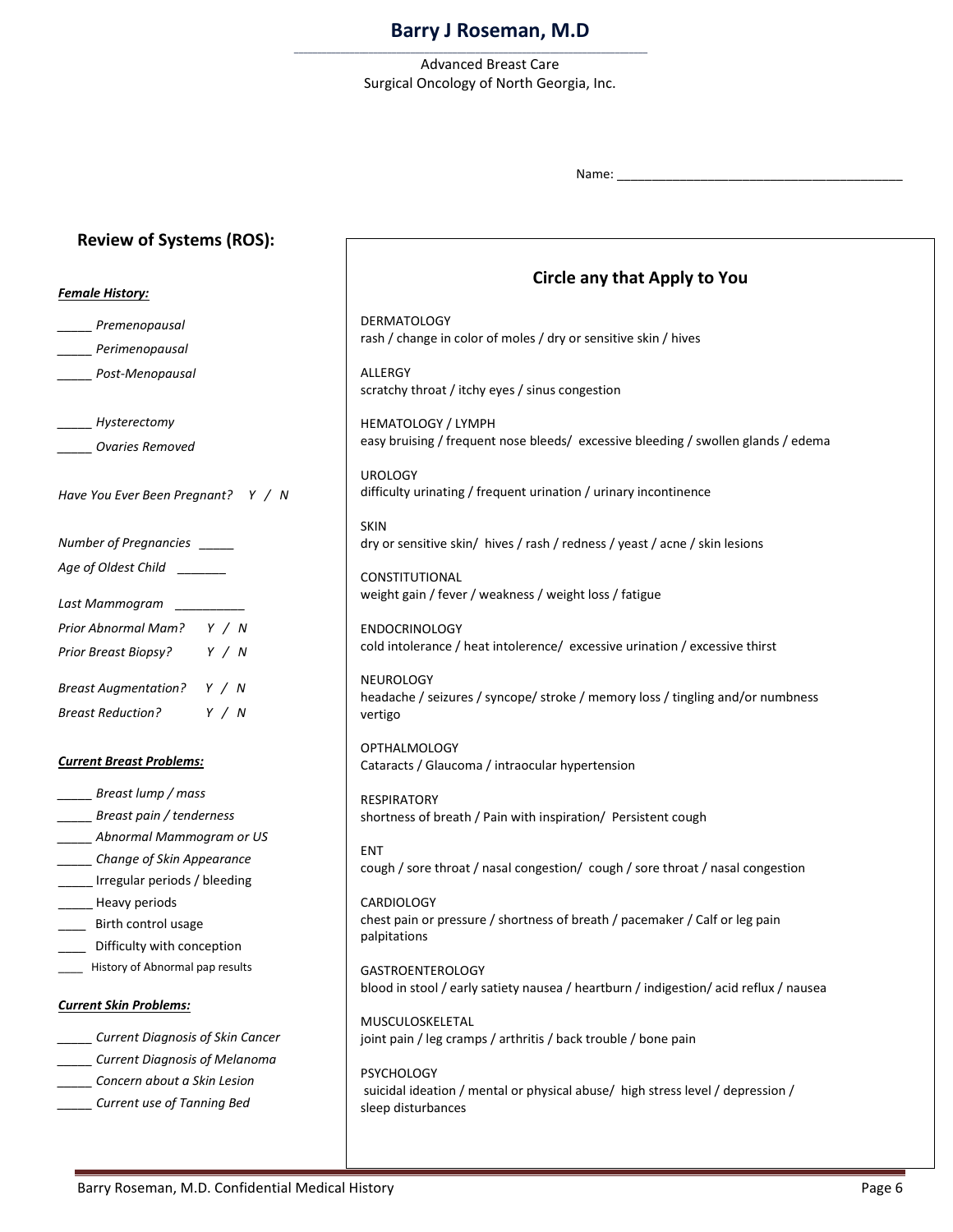Advanced Breast Care Surgical Oncology of North Georgia, Inc.

\_\_\_\_\_\_\_\_\_\_\_\_\_\_\_\_\_\_\_\_\_\_\_\_\_\_\_\_\_\_\_\_\_\_\_\_\_\_\_\_\_\_\_\_\_\_\_\_\_\_\_\_\_\_\_\_\_\_\_\_\_\_\_\_\_\_\_\_\_\_\_\_\_\_\_\_

Name: \_\_\_\_\_\_\_\_\_\_\_\_\_\_\_\_\_\_\_\_\_\_\_\_\_\_\_\_\_\_\_\_\_\_\_\_\_\_\_\_\_\_\_\_\_ DOB: \_\_\_\_\_\_\_\_\_\_\_\_\_\_\_\_\_\_\_\_\_\_

### **Financial Policy**

Welcome to our office! We are pleased that you have chosen us to provide your care and service. We want to take a moment of your time to inform you of our policies regarding payment with our office.

We accept cash, personal checks, American Express, Visa, MasterCard, and Discover for payment on your account. If you have insurance which we do not contract with, you will be expected to make a full or partial payment on the day of your visit. If your insurance is one we do contract with, you are expected to pay any deductible, coinsurance, or copay at the time of your visit.

COMMERCIAL/PRIVATE INSURANCE: As a courtesy, we will be happy to file your insurance for you. You will be required to provide a copy of your insurance card and all necessary billing information. If you owe on your deductible or owe a copay/coinsurance, we will need to collect that at the time of service. All insurance payments that are paid directly to you must be endorsed and paid to Surgical Oncology of North Georgia. It is your responsibility to contact your insurance in the event of non-payment or discounted payments. Many private insurance companies in an effort to set physician fees restrict payment indicating that fees are over their "Usual and Customary" fees for this area. We have hired consulting firms to ensure our fees are comparable to that of other offices providing the same quality and level of care. We will not allow insurance companies to set our fees for us, based upon their willingness to pay.

CONTRACTED INSURANCE: We are happy to submit a claim directly to the insurance carrier; as long as the necessary billing information as been provided. This includes a copy of your insurance card, an address to submit claims to and a telephone number allowing us to verify your coverage. You are still responsible for payment of your deductible, coinsurance, and/or copay at the time of service and any amounts not covered by your insurance. If coverage is denied for any reason, you are responsible for payment of the entire balance due, based on our normal fee schedule.

### \_\_\_\_\_\_\_\_ **In the event that our physicians are not contracted with your health plan, you will be responsible for any**  *Initial here* **out of network, coinsurance, or deductible applied.**

NO INSURANCE: If you do not have insurance, we expect you to pay for your visit at the time of service. In the event of surgery, our Financial Advisor can help answer questions about financial arrangements.

MEDICARE: We are participating providers with Medicare. We will submit your claim to Medicare, and Medicare will process the payments to Surgical Oncology of North Georgia. You are responsible for your deductible and any coinsurance/copay at the time of service.

RETURNED CHECKS: In the event your bank returns your check to our office unpaid, there will be a \$35.00 return check fee charged to your account.

NON-PAYMENT: In the event your account becomes delinquent, you will be responsible not only for charges incurred, but also any costs involved in collection of your account. These include but are not limited to interest charges, rebilling fees, court costs, attorney fees, and collection costs. A collection company may be used to collect on delinquent accounts. Insurance benefits are a matter between you and your insurance company. You are ultimately responsible for the payment on your account.

If you have any questions regarding our payment policies, please ask us before you visit. Thank you!

I have read and understand the payment policies set forth and have been given the opportunity to ask questions about this policy. I understand my responsibility for payment of my account with Surgical Oncology of North Georgia and have provided to the best of my ability the information requested accurately and completely.

\_\_\_\_\_\_\_\_\_\_\_\_\_\_\_\_\_\_\_\_\_\_\_\_\_\_\_\_\_\_\_\_\_\_\_\_\_\_\_\_\_\_\_\_\_\_\_\_\_\_ \_\_\_\_\_\_\_\_\_\_\_\_\_\_\_\_\_\_\_\_\_\_\_\_\_\_\_\_\_\_\_\_\_\_\_\_\_\_\_\_\_\_\_\_

| Patient/Responsible Party Signature | Date |
|-------------------------------------|------|
|-------------------------------------|------|